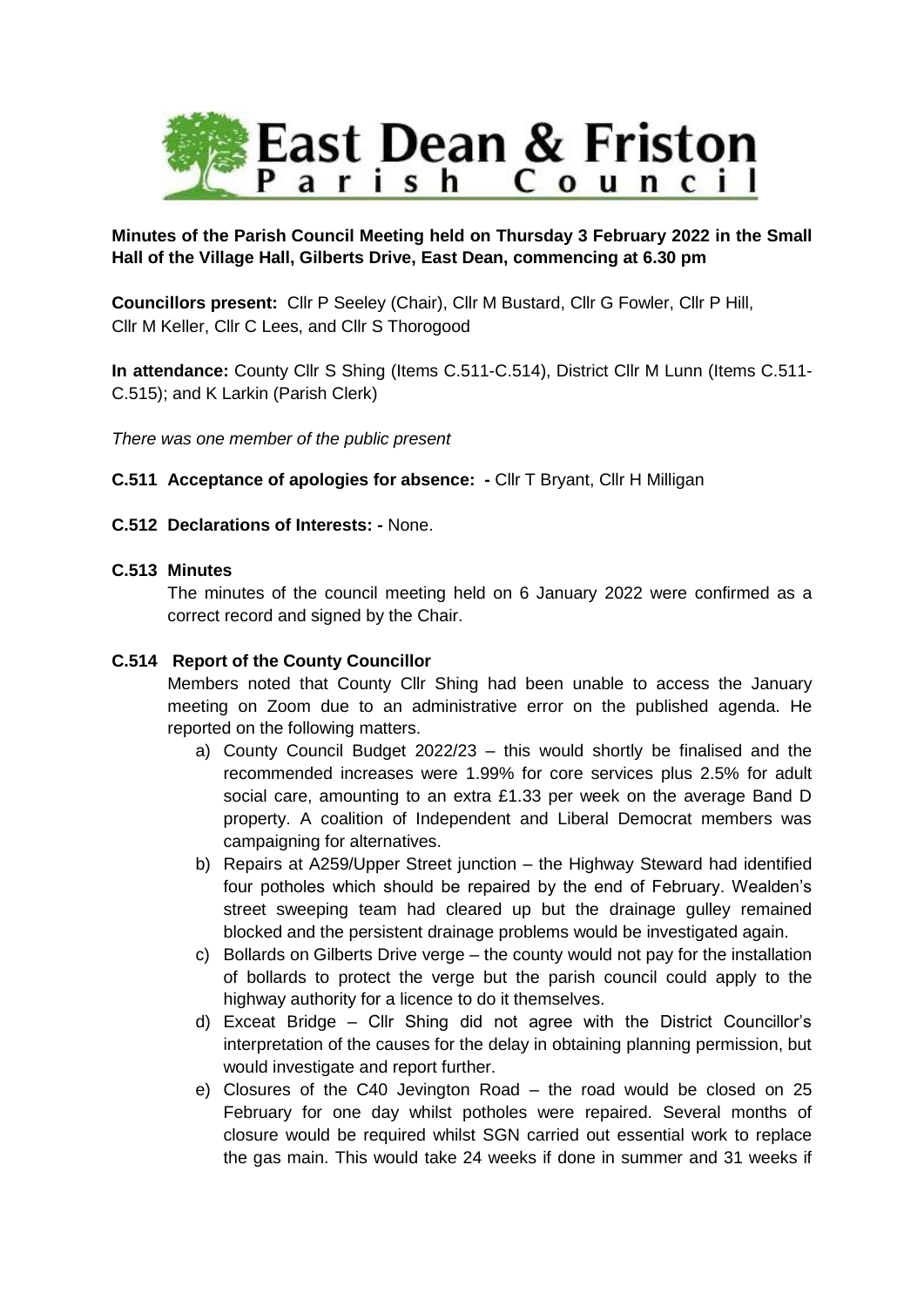done in winter. The county had requested SGN to bring forward the start date by one month to minimise the inevitable disruption.

Members thanked Cllr Shing for his report.

RESOLVED – That the report of the County Councillor be noted.

---------------------------------------------------------------------------------------------------------------------------

## **C.515 Report of the District Councillor**

District Cllr M Lunn reported on the following matters:

- a) Street cleaning at A259 /Upper Street junction Cllr Lunn asked whether there was any improvement to the flooding in this area since Wealden's team had swept the street of debris. Members responded that the clearance was welcome but had not tackled the root cause of the flooding problem.
- b) Electric vehicle charging points and car park lighting Cllr Lunn had requested the inclusion of East Dean village car park in the first phase of installations in the District. The Portfolio Holder (Cllr Galley) was in the process of tendering for a contractor, following which a budget should be set for the work. The parish council had also requested the installation of low level lighting in the car park for safety reasons (subject to the SDNPA's Dark Skies policy) and it would be most economical if this could be installed at the same time, even if by a separate contractor. Members agreed to write to Cllr Lunn and to the Portfolio Holder in support of these proposals **ACTION: TB/KL**
- c) Wealden Local Plan the next government white paper on Planning would show whether the housing formula used to calculate extra provision in the District would be amended or not. It should be published by the end of March. The consequences of no change would be damaging for the district.
- d) Dredging the Cuckmere Estuary at a recent meeting with the Environment Agency there had been greater cooperation and willingness to be proactive, though currently there was no shingle to move. Members commended the negotiations undertaken on behalf of the local community.
- e) Hybrid Meetings the National Association of Local Councils continued to lobby the government to legalise fully hybrid council meetings. Parishes were invited to let Wealden know whether they would support this, just as an option.

In discussion, parish councillors explained that the problem of flooding at the A259/Upper Street junction was caused by the gullies being in the wrong place, so that street cleaning alone would not resolve it. The county council was investigating. A plan and photos would be sent to Cllr Lunn **ACTION: PH.**

Members thanked Cllr Lunn for his report.

RESOLVED - That the report of the District Councillor be noted and action taken as discussed.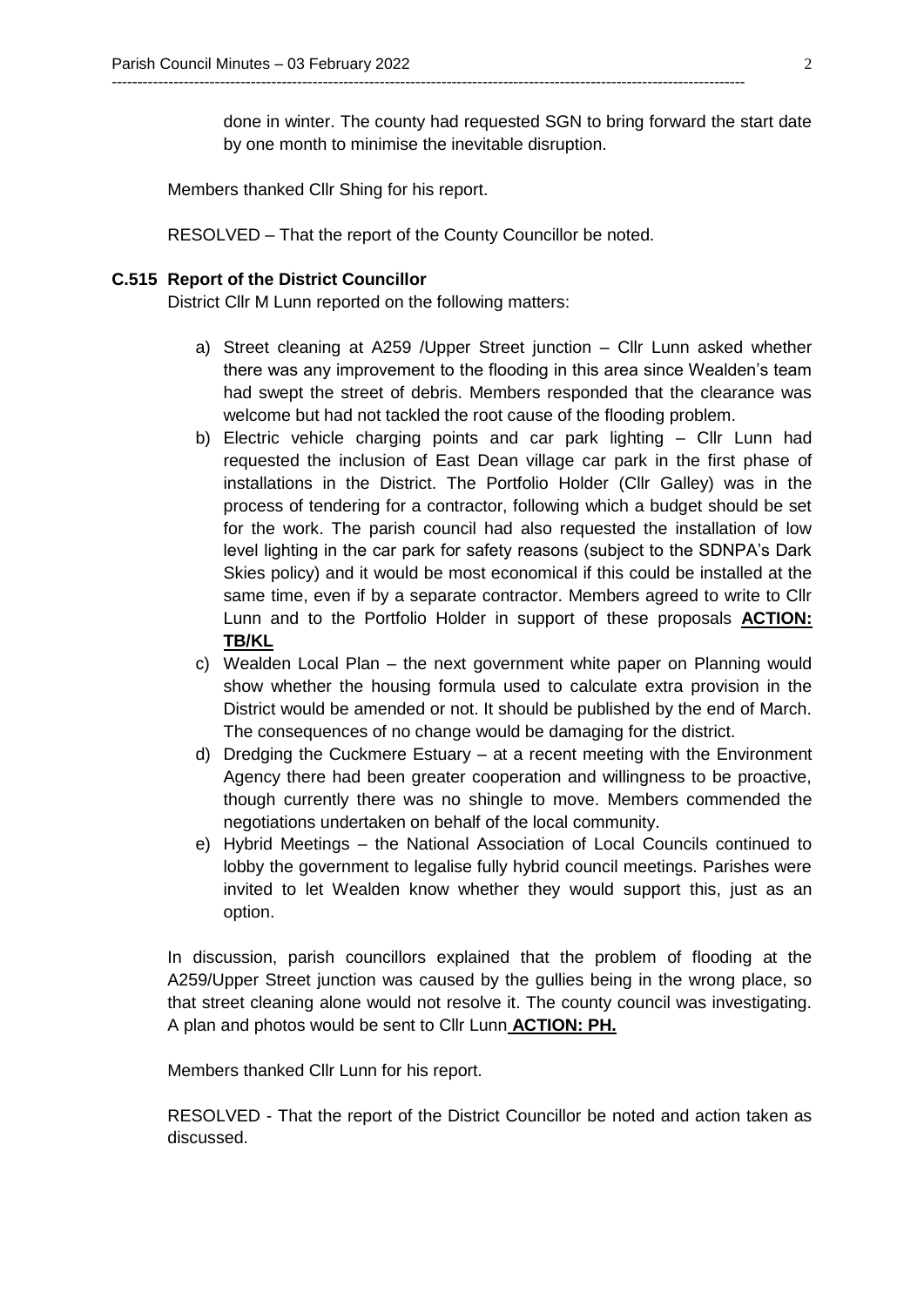#### **C.516 Report of Maria Caulfield MP**

Members took note of a written report from Maria Caulfield, and in particular of the fact that a crossing point on the A259 between East Dean and Friston had been identified as a potential site for improvement in the A259 South Coast Corridor Study, and that Ms Caulfield would support this project. This was welcome, and members asked to know the exact location of the crossing point in question.

---------------------------------------------------------------------------------------------------------------------------

### **C.517 Business in Progress**

The council received and took note of Report 6 on progress made since the meeting on 6 January 2022. The following were discussed:

a) Risk Management Strategy – members reviewed the Risk Management Strategy, updated as discussed in December 2021

RESOLVED - That the updated Risk Management Strategy be approved

b) Pavilion hire with music – members considered a request for a private hire of the pavilion with music in the early evening of  $4<sup>th</sup>$  July 2022

RESOLVED - That the hire be approved

c) Cricket Club Hire Agreement 2022 – members considered an update of the Agreement for 2022 to include a 4% increase in the season's hire fee.

RESOLVED - That the Hire Agreement be approved as amended, and signed by the Chair

d) 4% increase in charges for private hire of the pavilion in 2022 – members considered this general increase, which was approved. Hirers would continue to pay an additional £10 cleaning charge

RESOLVED – That the fees for private hires of the pavilion in 2022 be increased by 4%.

RESOLVED - That the progress report be noted and action taken as discussed

#### **C.518 Emergency Plan**

The council reviewed the Emergency Plan (Report 7). Several administrative updates were noted. Members agreed that the confidential Appendix containing contact details of residents who could be called upon to offer specific types of help in an emergency should be shortened e.g. the list of 4x4 drivers was no longer necessary. All remaining contacts must be kept confidential in compliance with General Data Protection Regulations. The insurance position of contacts such as First Aiders should be checked and clarified **ACTION: KL.** Subject to these points the Plan was approved for re-publication and should be reviewed no later than 2025.

RESOLVED - That the Emergency Plan as updated be approved and re-published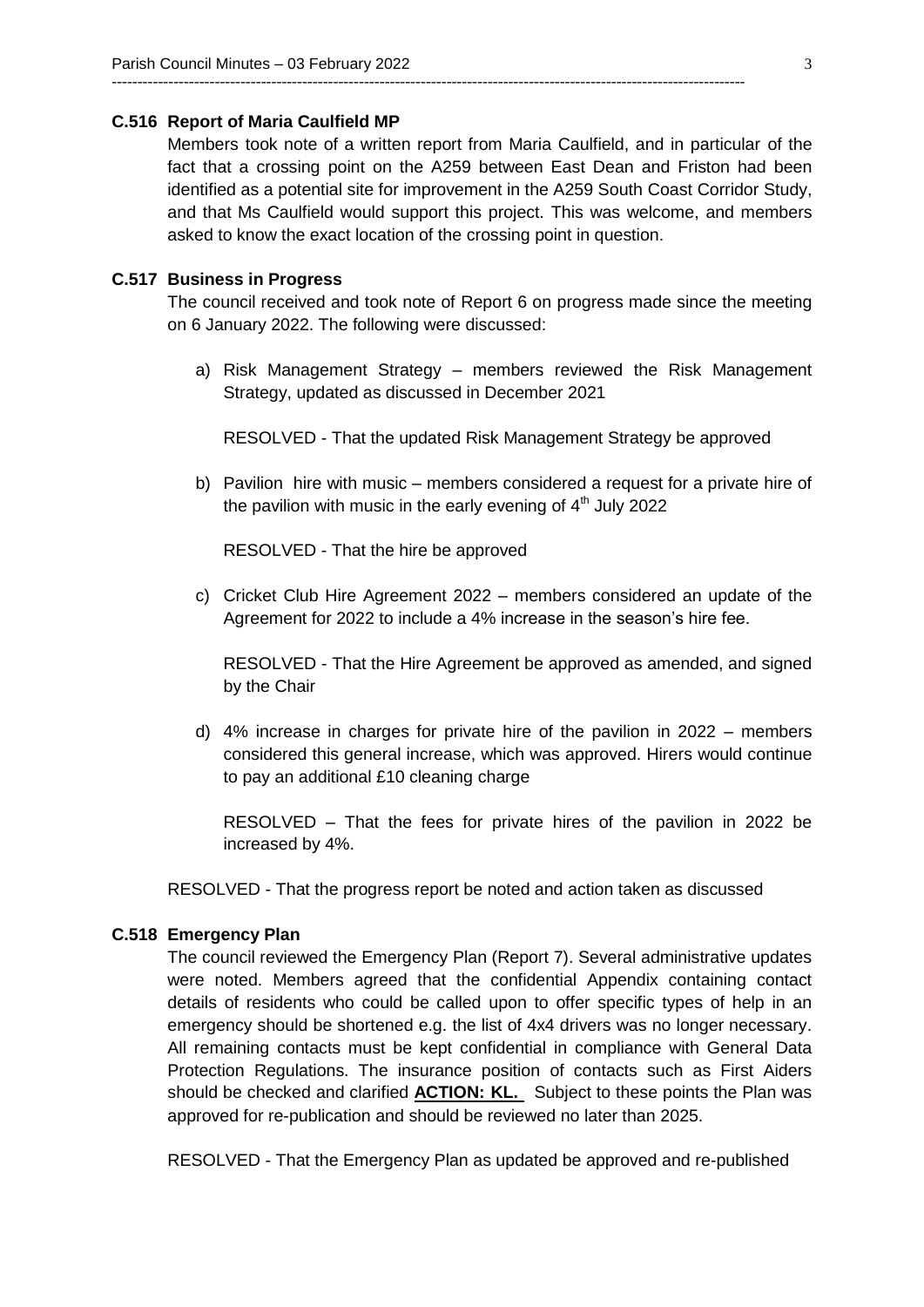## **C.519 Water Resources South East**

The council took note of a consultation on the emerging Regional Plan for South East England. This was agreed to be of interest, though with little direct impact on the parish.

---------------------------------------------------------------------------------------------------------------------------

## **C.520 National Association of Local Councils**

The Chair drew attention to an open letter from the Chair of NALC to all parish and town councils. The following points were discussed:

- a) Focus on good governance the Chair proposed that that the council should participate in the Local Council Award Scheme to demonstrate its fundamental intention to deliver good governance. Members agreed. **ACTION: KL/DP/PS**
- b) Civility and Respect project NALC had expressed concern at the rise of bullying, having an impact on councils, councillors, clerks and staff. At the same time the East Sussex Association of Local Councils reported an increase in complaints against councillors alleging bullying. The Chair encouraged all members to take advantage of the courses on good governance run by ESALC. A training budget was always made available. Members agreed.

### **C.521 Payments and Receipts**

The council took note of Report 10 containing the schedule of payments for February 2022. There were no receipts in January 2022. *[Note: the complete Schedule is appended to these Minutes].* Members noted in particular the recharge of £3,036.04 from Wealden District Council for the December 2021 by-election. This was less than expected as other by-elections had been held in the District on the same day.

RESOLVED – That the payments totalling £5,678.39 be approved

## **C.522 Reports:**

- a) Chair of the Council the council welcomed the news that Mrs Lesley d'Urso had been appointed Chair of the Residents' Association
- b) Planning Committee the council took note of the draft minutes of the committee meeting held on 18 January 2022
- c) Finance the council took note of the Budget Monitoring report for the period ended 31 January 2022. The bank balance at the end of January was £71,831.11. It still appeared that the council would be underspent at the end of the financial year.
- d) Traffic Management Working Group the Chair had complained to East Sussex Highways about the continued delay in the installation of the speed reactive signs which the parish had paid for. The Chair reported that the equipment was now on order and would be installed in the two agreed locations on Gilberts Drive as soon as it was delivered. It was proposed to install signs at two more locations on the A259 in the next financial year. Cllr Thorogood advised that Speedwatch should be rebooted for the new season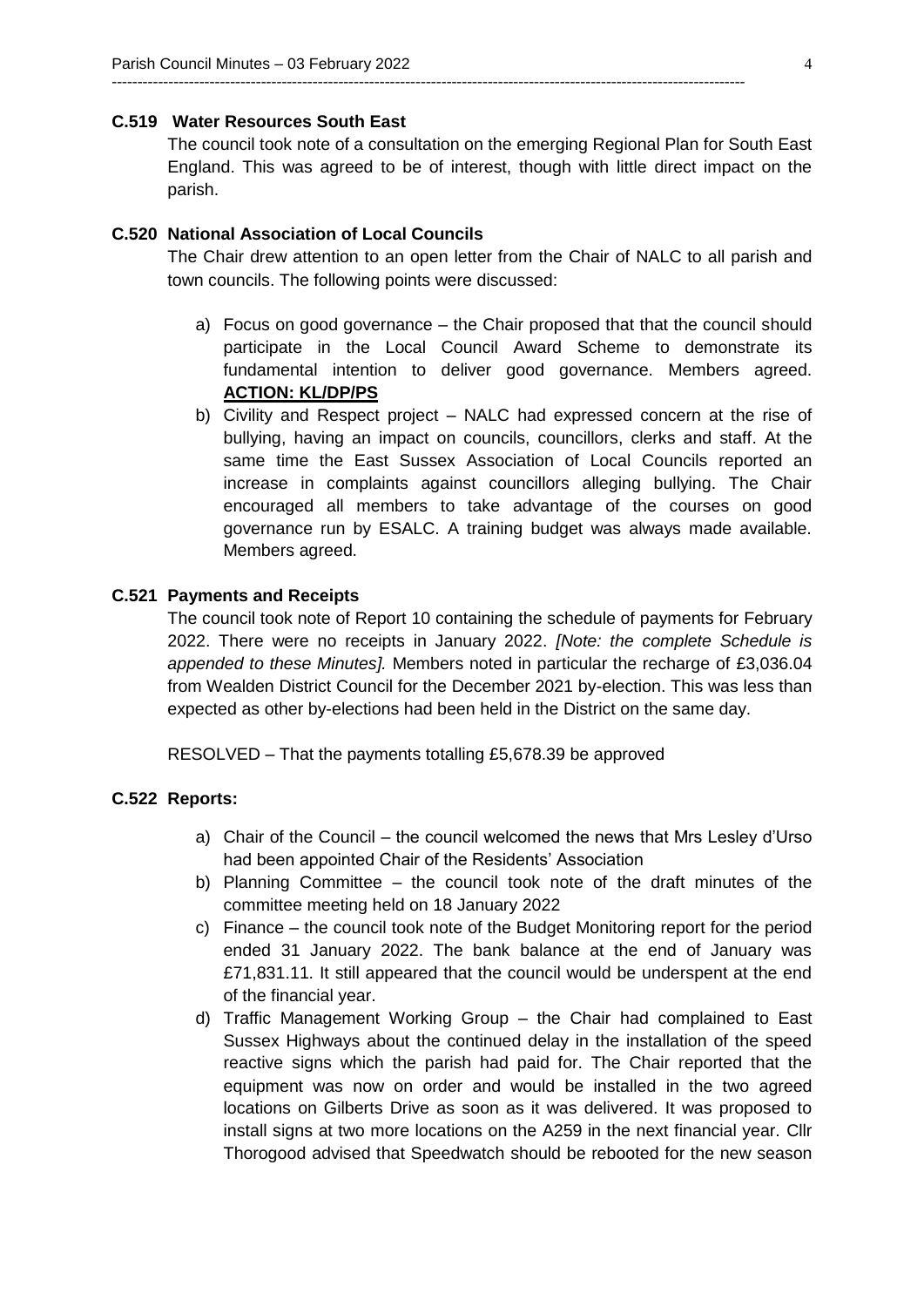and a call for volunteers had been placed in the Parish Magazine. Existing volunteers would be contacted **ACTION: ST/DP**

---------------------------------------------------------------------------------------------------------------------------

- e) Rights of Way and Highways the Lead Member reported on the following matters: (i) Clearing footpaths: several live queries were in train; (ii) Signage at the Jevington/Crowlink crossover: East Sussex Highways had sent a negative response to the parish's request for two-way signage. Members agreed that improved signage was a parish priority which the council would be willing to finance or match fund. The Lead Member would request dates for a site meeting in the next month **ACTION: CL;** (iii) Walking Maps: fresh supplies of printed maps were needed and this would involve some modifications to the routes. It was agreed that local businesses dealing with tourists should be invited to sponsor the printing in return for small adverts to be included in the leaflets **ACTION: PH;** (iv) Parking issues on Gilberts Drive: East Sussex Highways would not pay for the installation of bollards but could be asked to grant a licence for the parish to install them either at its own expense or by match funding. Cllr Shing would send details **ACTION: PH to investigate**; (v) Ownership of the wide grass verge outside The Fridays: an issue had arisen over residents parking on this verge, which was owned by Wealden District Council (except for a 1 metre strip adjacent to the highway) **ACTION: KL to supply information to ST**
- f) Recreation Ground the Lead Member had supplied costings for work to be done on the first ten of the public seats (£380 incl. VAT) and the pavilion door (£205 incl. VAT) [Council Minutes,  $6<sup>th</sup>$  January 2022, Item C.508(f)]. Members agreed that this work should be undertaken as soon as possible to prevent further deterioration. In discussion it was noted that two marquees had been ordered by the Residents' Association for parish use and a request had been made that they be stored in the cricket pavilion. There was concern that additional storage space would be needed and that the marquees could be too heavy for the loft space. The council had agreed to make a contribution towards the cost in the next financial year.
- g) Environment the Lead Member reported on the following matters: (i) he had met the new Chair of the Residents' Association to find out about the RA's environmental interests and to cooperate with them. The project to install an interpretation board would be revived; (ii) the Lead Member had also arranged to meet the convenor of the group 'A More Climate Friendly Parish' as a similar initiative; (iii) All members were invited to let the Lead Member know of any environmental information and/or activity of interest to them **ACTION: all members**
- h) Platinum Jubilee Events the Lead Member reported on the planning meeting held on 1<sup>st</sup> February 2022 and on the emerging programme of events for the Jubilee Bank Holiday and the preceding half term holiday. In particular: (i) Art Sessions: a resident would organise sessions for local children and requested a grant of £100 for the purchase of materials. Members supported this idea which would be formally approved in the next financial year; (ii) Pond Dipping: the council was requested to investigate the insurance implications of this event proposed to be held at Friston Pond, though organised independently of the council. All children taking part would be accompanied by an adult. Members agreed the organiser should prepare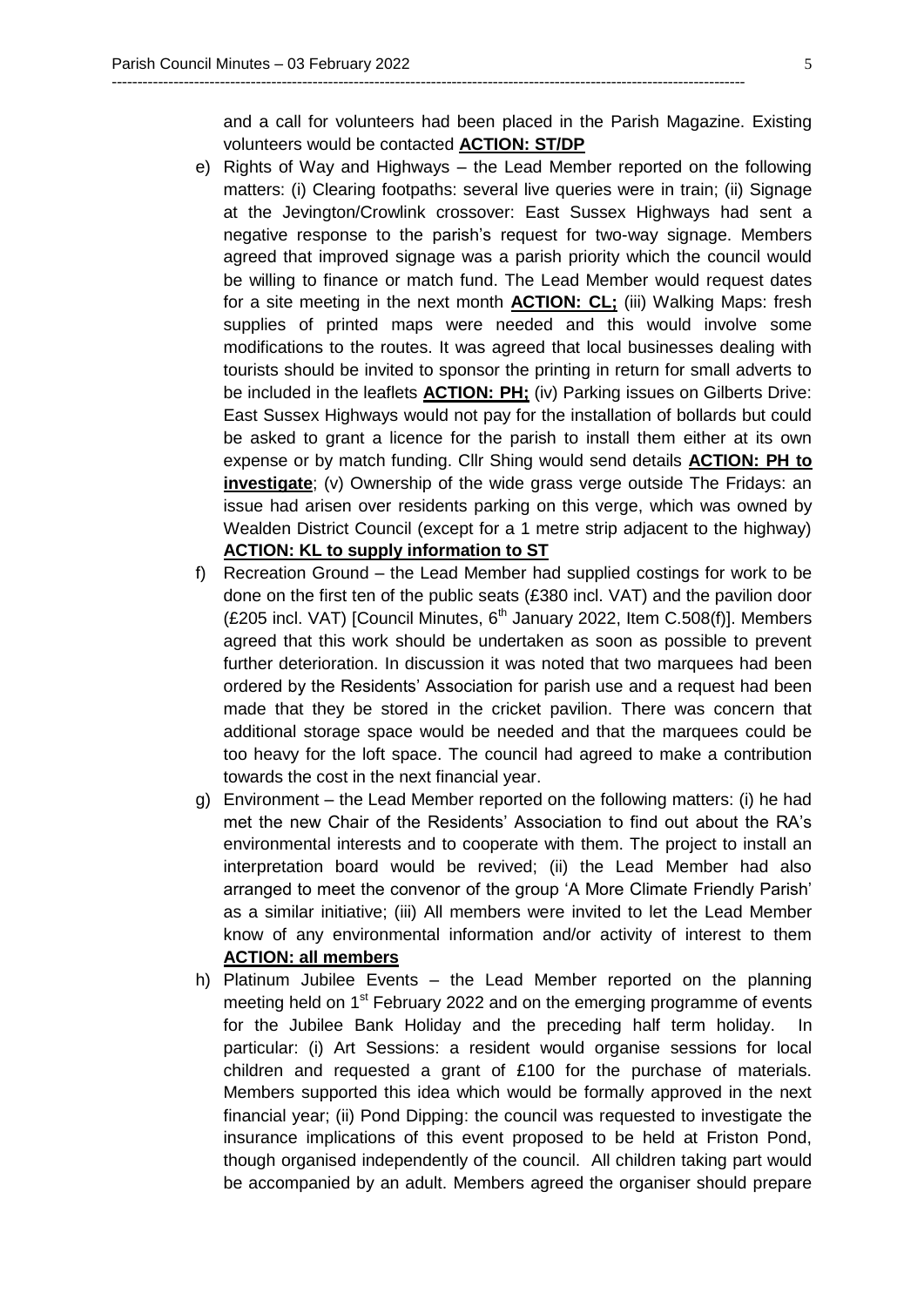a Risk Assessment and the clerk should find out about insurance **ACTION: KL**; (iii) Beacon event at the recreation ground: Cllr Fowler would liaise with the Cricket Club over catering and events during the day but the Club would not provide a bar. The parish council would be primarily responsible for organising catering and events in the evening, culminating in the lighting of the beacon (now put back to 9.45pm nationwide). The Eastbourne Scottish Pipers Band would be among a variety of musicians performing and would play the official anthem written for the Platinum Jubilee. Mr John Dann would be the Honorary Village Crier for the day. The cost of providing the evening programme was expected to be £500 in excess of the sum agreed by the council in October 2021; members agreed in principle that this could be found from the budget for 2022/23. No more additional expenses were anticipated. The first publicity would appear in the next parish Magazine, with an update in April, and a four page colour insert programme would appear in May. The council had allocated £200 for the printing. Members agreed to investigate the possibility of inviting bucket donations, e.g. for the council's Charity of the Year **ACTION: KL to investigate.** Members thanked Cllr Keller, Cllr Fowler and Cllr Thorogood for their work on bringing this programme together.

---------------------------------------------------------------------------------------------------------------------------

RESOLVED - That the above reports a) – h) be noted and action taken as discussed.

### **C.523 Correspondence**

The council took note of Report 13 on Correspondence received since the January meeting, and the following points were discussed:

- a) By-elections the council had now received two additional letters from residents all supporting the principle that residents should be able to call for by-elections and that budgetary provision should be made for them. The Chair would respond positively to them both, and had similarly arranged to meet the two signatories of the original letter (received at the January meeting). In response to specific criticisms, members noted that the parish council had no control over the choice of dates for by-elections which were set by the District Council; and that the parish council had posted all election notices in a timely manner using all the resources available to it. Most small notice boards around the village were the property of the Village Hall Trust where priority was necessarily given to advertising events at the hall. Members objected to the mistaken allegation that an uncontested election was no different from a co-option.
- b) Downs View Lane passing place members noted the possible willingness of one resident to remove the wooden boards currently blocking the informal passing place, and agreed that the council should make a fresh approach to the Roads Company supporting the retention of the present passing place, or alternatively the creation of a new passing place on the opposite verge. A further attempt would be made to establish ownership, which might have lapsed to the Crown. **ACTION: CL/KL**
- c) Old Willingdon Road footway Cllr Hill had obtained costings for installing a footway from the Old Willingdon Road round into the Jevington Road (east side): £25,000 - £30,000. An application for CIL funding would be put together